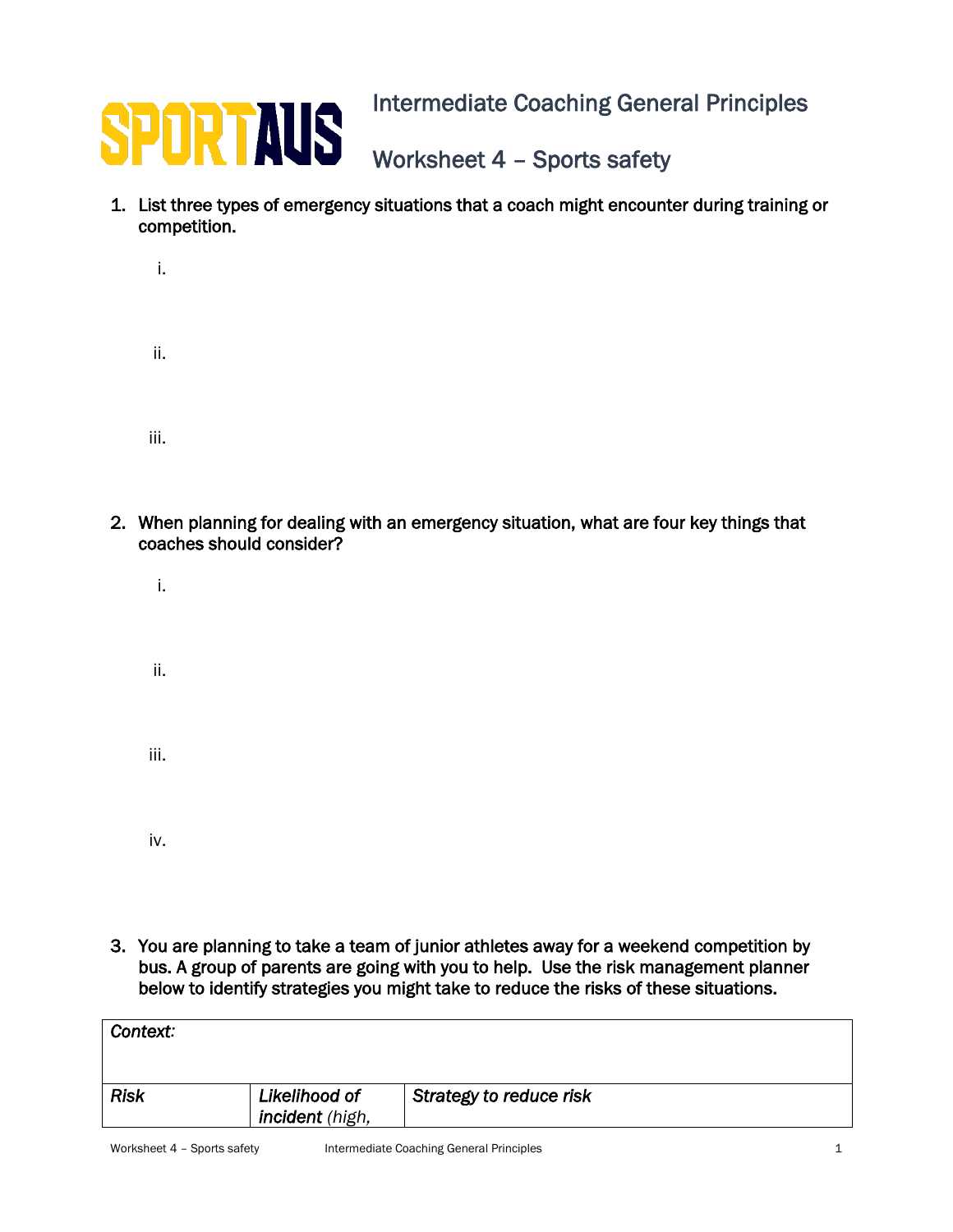|                                                                    | medium or low) |  |
|--------------------------------------------------------------------|----------------|--|
| Injury to an<br>athlete                                            |                |  |
| Junior athlete<br>not coping with<br>the challenges<br>of the trip |                |  |
| Inappropriate<br>behaviour by<br>athletes                          |                |  |

- 4. You are planning a trip away interstate with a team, and a number of parents volunteer to come along to help. What things should the coach do before the trip to ensure that child protection considerations are met?
- 5. One of your star players fell and injured her ankle during last week's game. The player is keen to be back on the court for the semi finals in three weeks time. What steps could you take to support the player in their return from injury?
- 6. Several players in a team have been diagnosed with influenza. What steps should be put in place to prevent spreading the infection?
- 7. You are conducting a training session and two players collide head on as they go for a ball. Both fall to the ground dazed. What steps would you follow to manage this situation?
- 8. During a competition one of the players is sent to the blood bin as they have a cut above their eyebrow which is bleeding quite heavily. What are some of the precautions that you can take to minimise the risk of contracting an infectious disease?
- 9. Explain the five steps that a coach should take in order to effectively manage risks.

i.

ii.